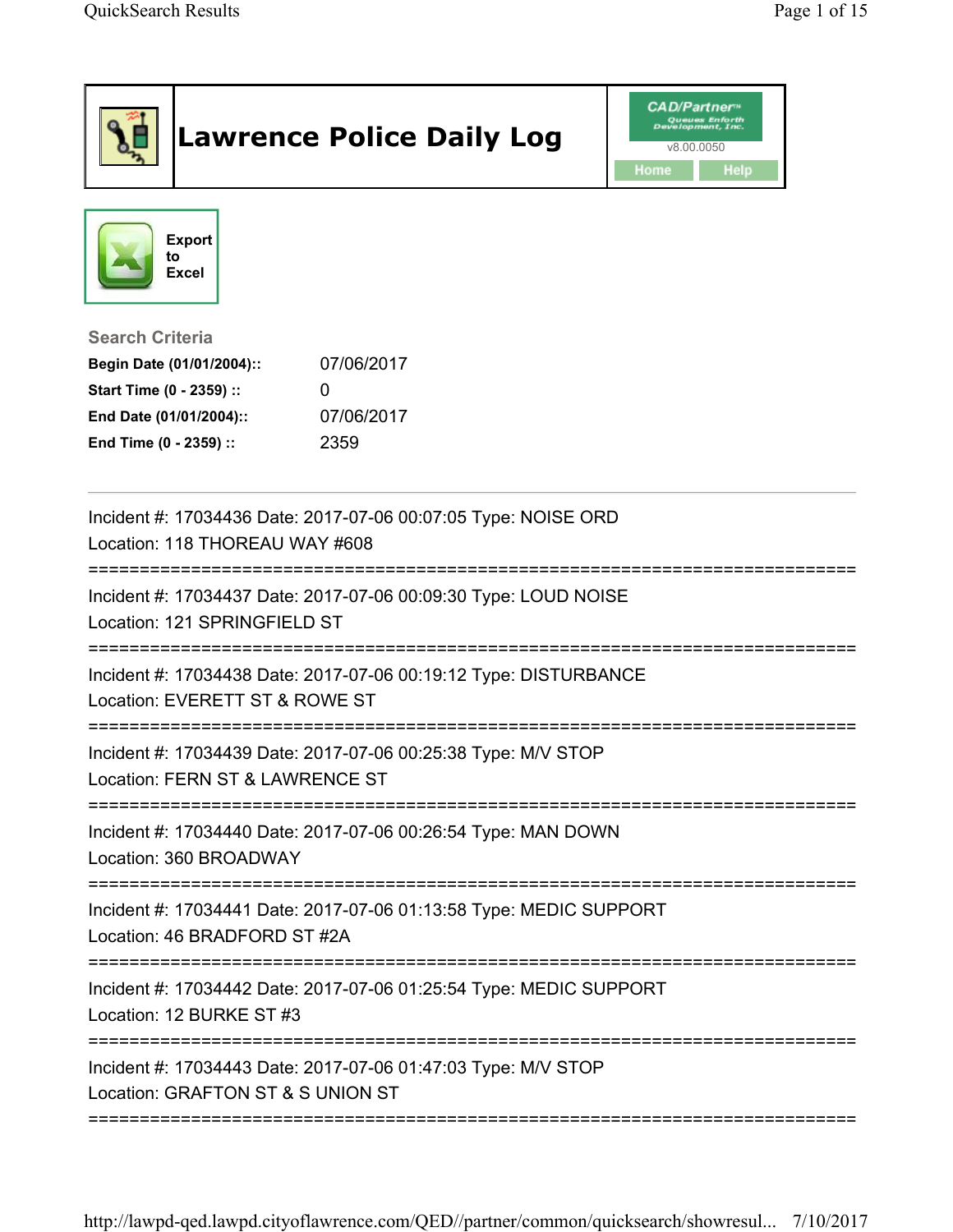| Incident #: 17034444 Date: 2017-07-06 01:50:24 Type: MEDIC SUPPORT<br>Location: 56 AVON ST FL 1                            |
|----------------------------------------------------------------------------------------------------------------------------|
| Incident #: 17034445 Date: 2017-07-06 01:54:25 Type: M/V STOP<br>Location: 205 BROADWAY                                    |
| Incident #: 17034446 Date: 2017-07-06 01:57:08 Type: SPECIAL CHECK<br>Location: 34 NEWTON ST                               |
| Incident #: 17034447 Date: 2017-07-06 02:12:56 Type: NOISE ORD<br>Location: 62 KENT ST FL 1<br>========================    |
| Incident #: 17034448 Date: 2017-07-06 02:20:24 Type: M/V STOP<br>Location: 140 WATER ST                                    |
| Incident #: 17034449 Date: 2017-07-06 02:30:05 Type: DISTURBANCE<br>Location: 100 HAWTHORNE WAY                            |
| Incident #: 17034450 Date: 2017-07-06 02:38:56 Type: LOST PROPERTY<br>Location: MCDONALDS / 50 BROADWAY                    |
| Incident #: 17034451 Date: 2017-07-06 02:40:52 Type: FIRE WORKS<br>Location: CROSS ST & MANCHESTER ST                      |
| Incident #: 17034452 Date: 2017-07-06 03:02:10 Type: SPECIAL CHECK<br>Location: 34 NEWTON ST                               |
| Incident #: 17034453 Date: 2017-07-06 03:15:54 Type: BUILDING CHK<br>Location: LEONARD SCHOOL / 60 ALLEN ST                |
| Incident #: 17034454 Date: 2017-07-06 03:52:55 Type: SPECIAL CHECK<br>Location: 34 NEWTON ST                               |
| Incident #: 17034455 Date: 2017-07-06 03:54:33 Type: M/V STOP<br>Location: ESSEX ST & HAMPSHIRE ST                         |
| ======================<br>Incident #: 17034456 Date: 2017-07-06 04:09:43 Type: DISABLED MV<br>Location: NEEDS GAS / RT 114 |
| Incident #: 17034457 Date: 2017-07-06 04:43:11 Type: M/V STOP                                                              |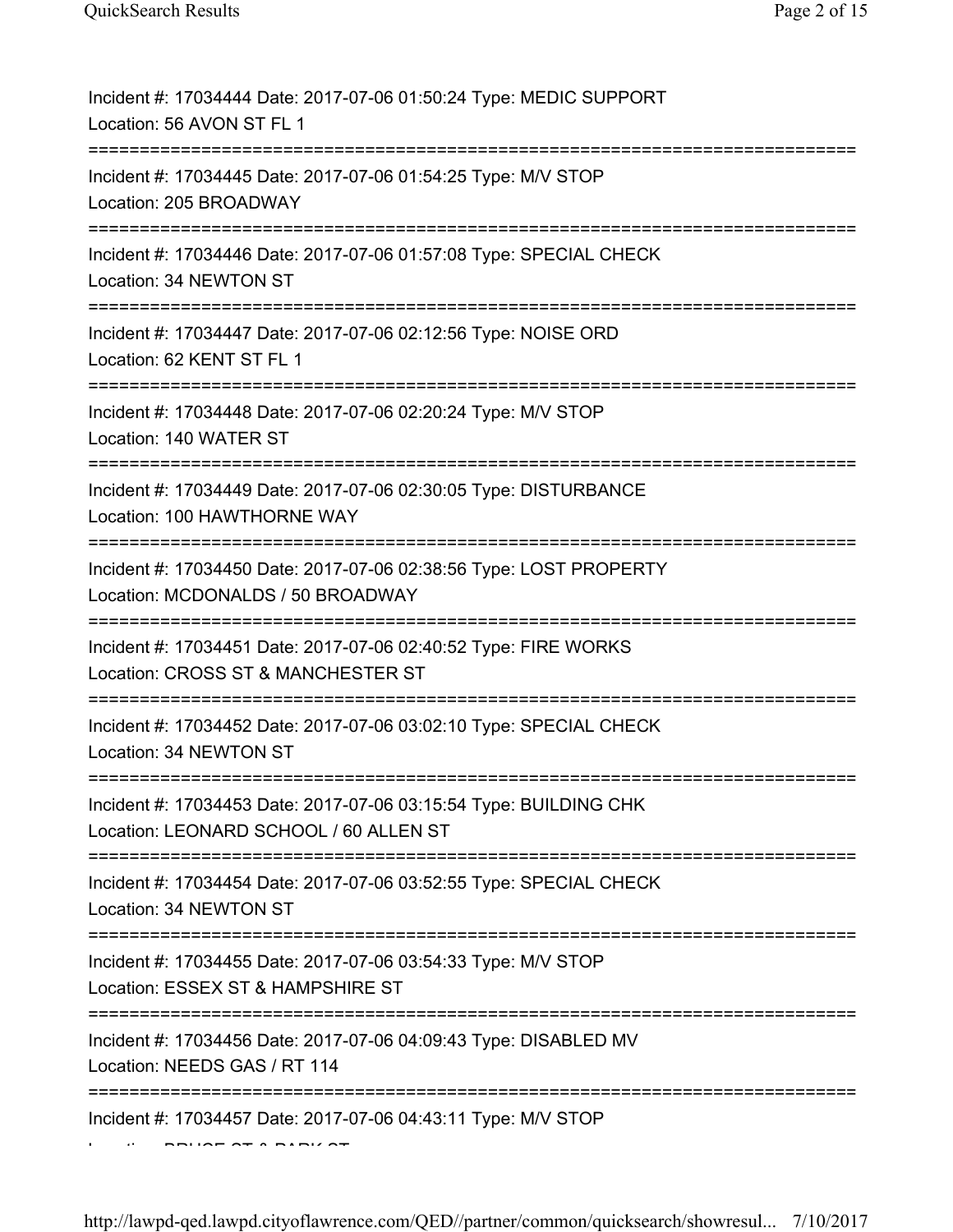=========================================================================== Incident #: 17034458 Date: 2017-07-06 04:49:00 Type: DRUG OVERDOSE Location: SEVEN ELEVEN / 370 BROADWAY =========================================================================== Incident #: 17034459 Date: 2017-07-06 05:10:25 Type: M/V STOP Location: 131 NEWTON ST =========================================================================== Incident #: 17034460 Date: 2017-07-06 05:12:29 Type: SPECIAL CHECK Location: 34 NEWTON ST =========================================================================== Incident #: 17034461 Date: 2017-07-06 05:21:52 Type: MEDIC SUPPORT Location: 18 FRANKLIN ST #412 =========================================================================== Incident #: 17034462 Date: 2017-07-06 05:26:13 Type: M/V STOP Location: MERRIMACK ST & PARKER ST =========================================================================== Incident #: 17034463 Date: 2017-07-06 05:46:02 Type: M/V STOP Location: ANDOVER ST & BEACON ST =========================================================================== Incident #: 17034464 Date: 2017-07-06 06:33:30 Type: CRUISER MAINT Location: BERKELEY ST & SAUNDERS ST =========================================================================== Incident #: 17034465 Date: 2017-07-06 07:00:03 Type: OUTSIDE WORK Location: 664 ESSEX ST =========================================================================== Incident #: 17034467 Date: 2017-07-06 07:01:01 Type: SUS PERS/MV Location: 2 MILL ST =========================================================================== Incident #: 17034466 Date: 2017-07-06 07:01:13 Type: PARK & WALK Location: 205 BROADWAY =========================================================================== Incident #: 17034468 Date: 2017-07-06 07:11:01 Type: AUTO ACC/PI Location: TOW / MARKET ST & PARKER ST =========================================================================== Incident #: 17034469 Date: 2017-07-06 07:19:48 Type: CLOSE STREET Location: BUTLER ST & MILTON ST =========================================================================== Incident #: 17034470 Date: 2017-07-06 07:25:53 Type: AUTO ACC/NO PI Location: TOW / AMESBURY ST & METHUEN ST ===========================================================================

http://lawpd-qed.lawpd.cityoflawrence.com/QED//partner/common/quicksearch/showresul... 7/10/2017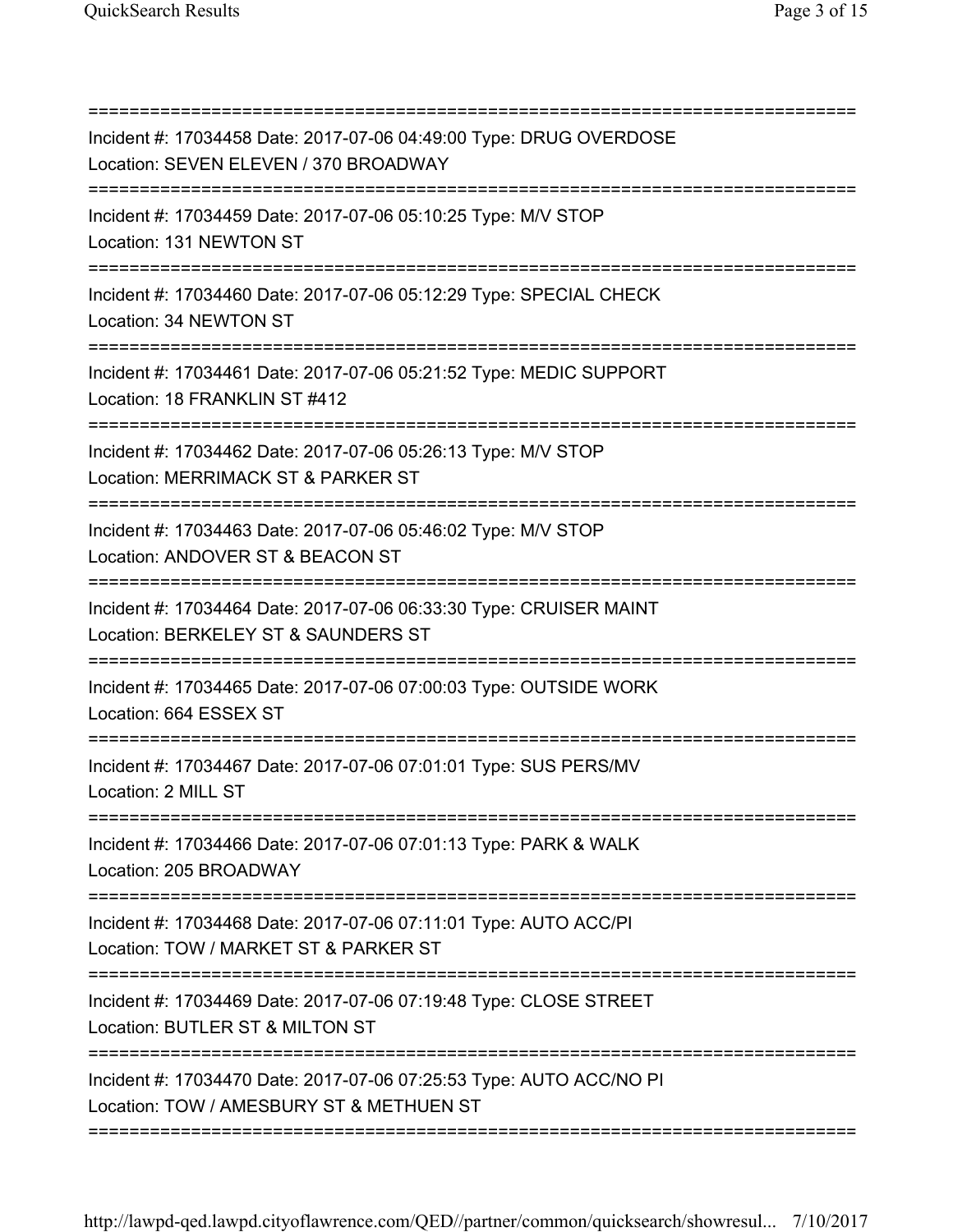| Incident #: 17034471 Date: 2017-07-06 07:27:09 Type: MEDIC SUPPORT<br>Location: 503 HAMPSHIRE ST                                                         |
|----------------------------------------------------------------------------------------------------------------------------------------------------------|
| Incident #: 17034472 Date: 2017-07-06 07:49:36 Type: AUTO ACC/NO PI<br>Location: TOW / GENERAL ST & PROSPECT ST                                          |
| Incident #: 17034473 Date: 2017-07-06 07:55:41 Type: GENERAL SERV<br>Location: ROYAL HEALTH / 800 ESSEX ST<br>;==================================        |
| Incident #: 17034474 Date: 2017-07-06 08:01:48 Type: ASSIST FIRE<br>Location: TOW / 423 MERRIMACK ST<br>===================                              |
| Incident #: 17034477 Date: 2017-07-06 08:10:21 Type: SUS PERS/MV<br>Location: 229 BRUCE ST                                                               |
| Incident #: 17034475 Date: 2017-07-06 08:15:19 Type: MAN DOWN<br>Location: TOW / 393 HAMPSHIRE ST                                                        |
| Incident #: 17034476 Date: 2017-07-06 08:19:42 Type: OUTSIDE WORK<br>Location: 18 GRAICHEN TER                                                           |
| Incident #: 17034478 Date: 2017-07-06 08:28:08 Type: M/V STOP<br>Location: COMMON ST & FRANKLIN ST                                                       |
| Incident #: 17034479 Date: 2017-07-06 08:31:15 Type: CLOSE STREET<br>Location: SARATOGA ST & SUNSET AV                                                   |
| Incident #: 17034480 Date: 2017-07-06 08:32:38 Type: M/V STOP<br>Location: 280 MERRIMACK ST                                                              |
| Incident #: 17034481 Date: 2017-07-06 08:51:19 Type: SUS PERS/MV<br>Location: PARTHUM SCHOOL / 255 E HAVERHILL ST<br>:================================== |
| Incident #: 17034482 Date: 2017-07-06 08:59:18 Type: TRESPASSING<br>Location: NORTH COMMON / COMMON ST & JACKSON ST                                      |
| Incident #: 17034483 Date: 2017-07-06 09:05:28 Type: MAL DAMAGE<br>Location: C + D AUTO GLASS / 21 WEST ST                                               |
| Incident #: 17034484 Date: 2017-07-06 09:21:46 Type: LOST PROPERTY                                                                                       |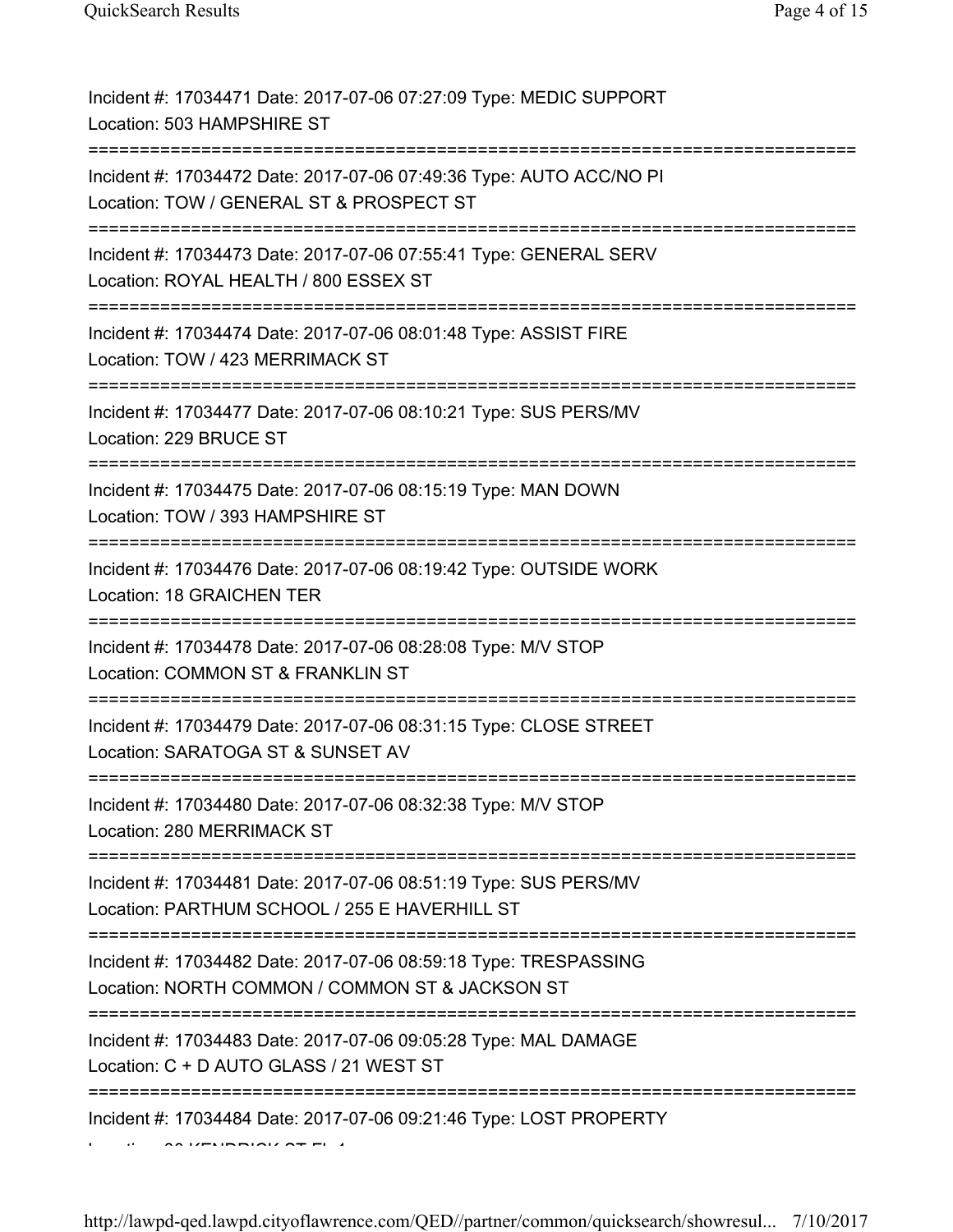| ==================================                                                                                           |
|------------------------------------------------------------------------------------------------------------------------------|
| Incident #: 17034485 Date: 2017-07-06 09:38:34 Type: AUTO ACC/NO PI<br>Location: 45 ABBOTT ST                                |
| Incident #: 17034486 Date: 2017-07-06 09:51:51 Type: M/V STOP<br>Location: 0 BROADWAY                                        |
| Incident #: 17034488 Date: 2017-07-06 09:58:18 Type: SUS PERS/MV<br>Location: KINGSTON ST                                    |
| Incident #: 17034487 Date: 2017-07-06 09:58:27 Type: AUTO ACC/NO PI<br>Location: FRIENDLYS RESTAURANT / 227 WINTHROP AV      |
| Incident #: 17034489 Date: 2017-07-06 10:00:36 Type: M/V STOP<br>Location: 33 SPRUCE ST                                      |
| =======================<br>Incident #: 17034490 Date: 2017-07-06 10:02:34 Type: 209A/VIOLATION<br>Location: 290 MERRIMACK ST |
| Incident #: 17034491 Date: 2017-07-06 10:04:10 Type: PARK & WALK<br>Location: BRADFORD ST & BROADWAY                         |
| Incident #: 17034492 Date: 2017-07-06 10:04:48 Type: PARK & WALK<br>Location: S UNION ST                                     |
| Incident #: 17034494 Date: 2017-07-06 10:16:06 Type: SEX OFFENDER<br>Location: 90 LOWELL ST                                  |
| Incident #: 17034493 Date: 2017-07-06 10:16:41 Type: MV/BLOCKING<br>Location: 3 FOREST ST                                    |
| Incident #: 17034495 Date: 2017-07-06 10:20:25 Type: MEDIC SUPPORT<br>Location: 65 UNION ST #215                             |
| Incident #: 17034496 Date: 2017-07-06 10:24:20 Type: ALARM/BURG<br>Location: 3 W LOWELL ST                                   |
| Incident #: 17034497 Date: 2017-07-06 10:42:56 Type: M/V STOP<br>Location: 90 LOWELL ST                                      |
|                                                                                                                              |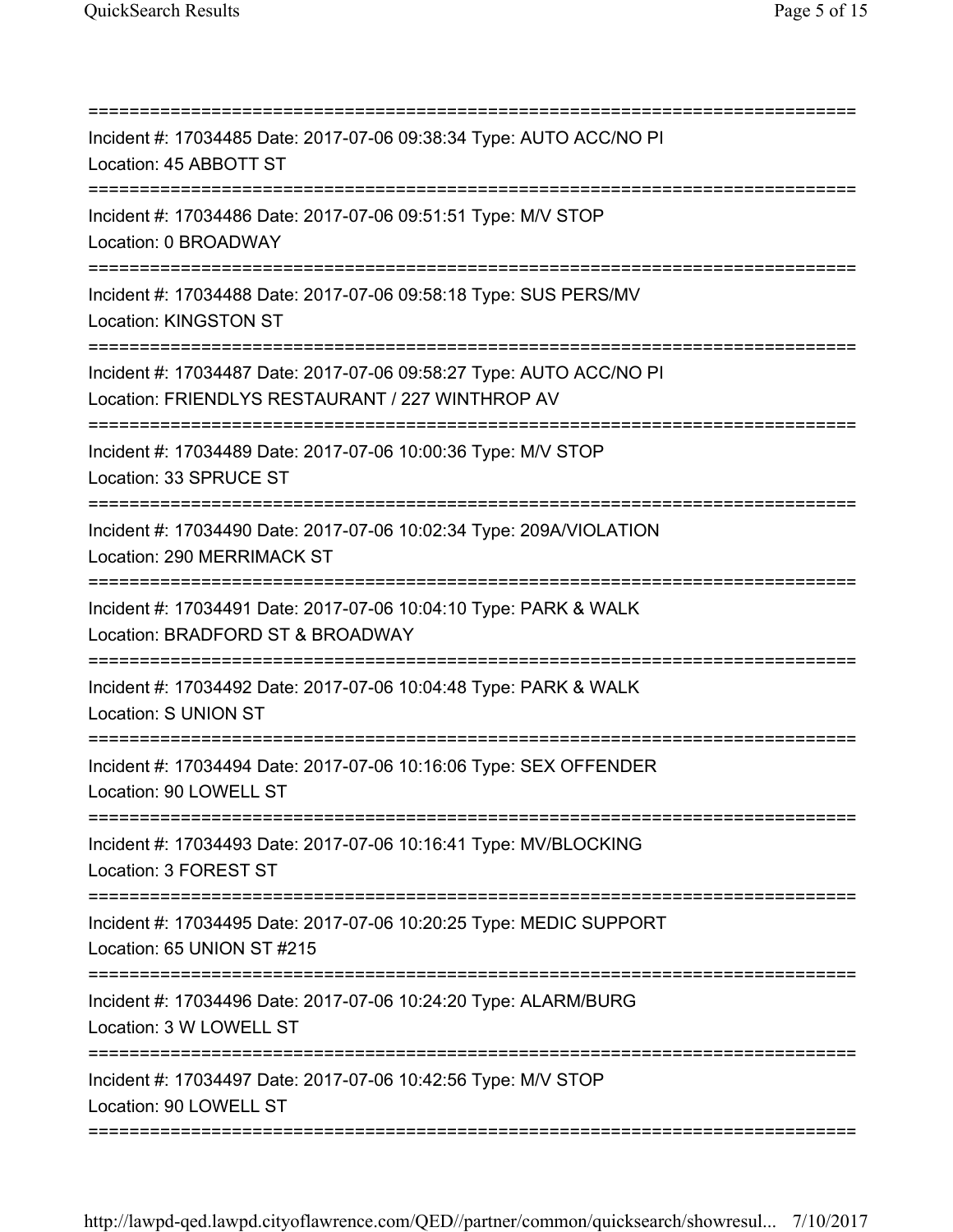| Incident #: 17034498 Date: 2017-07-06 10:48:35 Type: TOW OF M/V<br>Location: 66 CAMBRIDGE ST                                     |
|----------------------------------------------------------------------------------------------------------------------------------|
| Incident #: 17034499 Date: 2017-07-06 10:52:21 Type: GENERAL SERV<br>Location: 23 KINGSTON ST                                    |
| Incident #: 17034500 Date: 2017-07-06 10:53:19 Type: B&E/MV/PAST<br>Location: 153 BEACON AV                                      |
| Incident #: 17034501 Date: 2017-07-06 11:03:53 Type: VIO CITY ORD<br>Location: 15 BAY STATE RD<br>============================== |
| Incident #: 17034502 Date: 2017-07-06 11:18:09 Type: A&B D/W/ PROG<br>Location: CLIFTON ST & DRACUT ST                           |
| Incident #: 17034503 Date: 2017-07-06 11:29:16 Type: M/V STOP<br>Location: 360 BROADWAY                                          |
| Incident #: 17034504 Date: 2017-07-06 11:34:31 Type: SUS PERS/MV<br>Location: 359 BROADWAY                                       |
| Incident #: 17034505 Date: 2017-07-06 11:36:34 Type: M/V STOP<br>Location: 40 LAWRENCE ST                                        |
| Incident #: 17034506 Date: 2017-07-06 11:44:12 Type: ALARM/BURG<br>Location: LAWRENCE REAL ESTATE / 139 NEWBURY ST               |
| Incident #: 17034507 Date: 2017-07-06 11:46:33 Type: SUS PERS/MV<br>Location: 198 HOWARD ST                                      |
| Incident #: 17034508 Date: 2017-07-06 11:59:46 Type: M/V STOP<br>Location: FRANKLIN ST & HAVERHILL ST                            |
| :=======================<br>Incident #: 17034509 Date: 2017-07-06 12:12:01 Type: INVEST CONT<br>Location: 3 NEWTON ST            |
| Incident #: 17034510 Date: 2017-07-06 12:21:53 Type: M/V STOP<br>Location: 21 WEST ST                                            |
| Incident #: 17034511 Date: 2017-07-06 12:31:36 Type: LARCENY/PAST                                                                |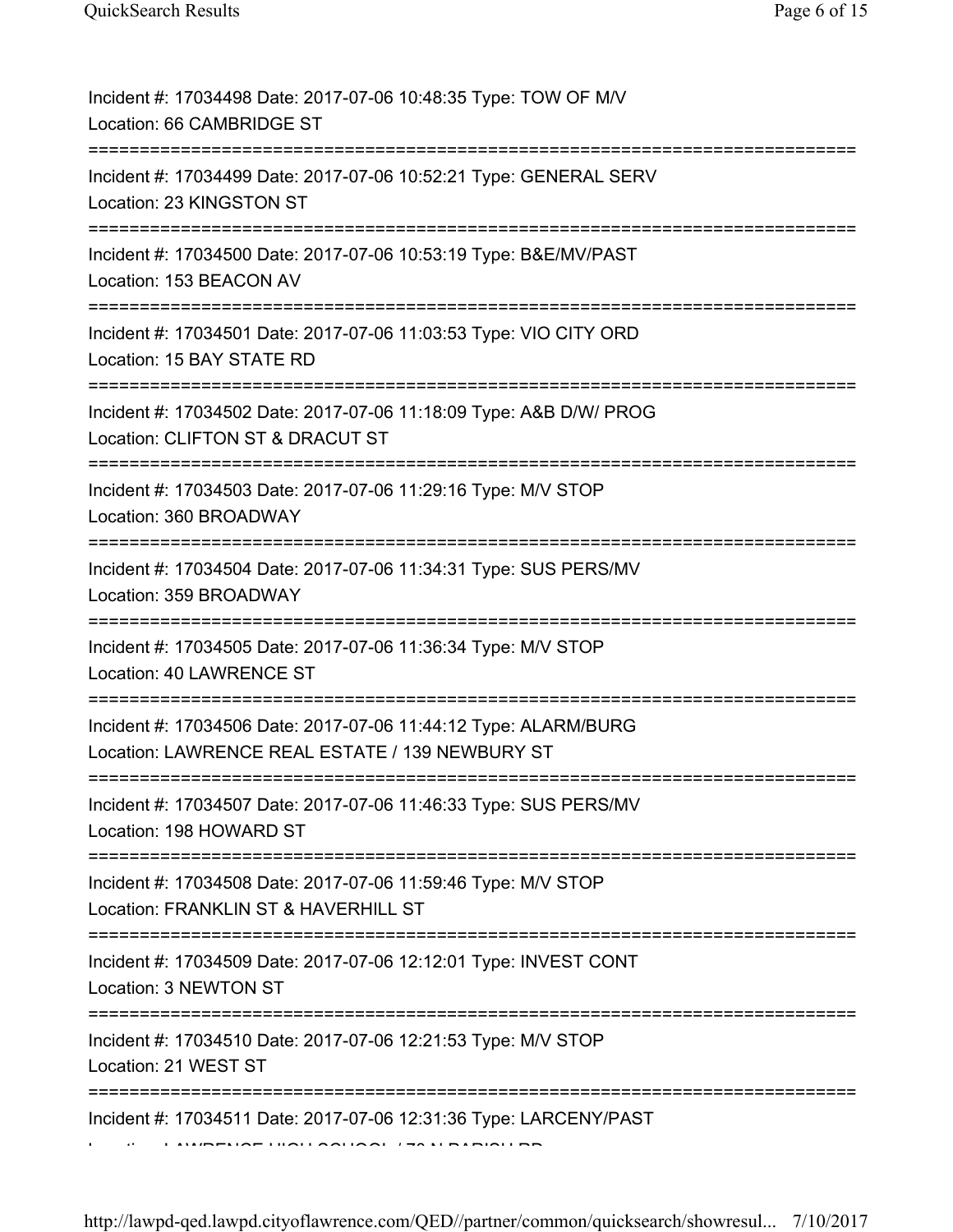| Incident #: 17034512 Date: 2017-07-06 12:39:10 Type: LIC PLATE STO<br>Location: 50 ISLAND ST #518                                 |
|-----------------------------------------------------------------------------------------------------------------------------------|
| Incident #: 17034513 Date: 2017-07-06 12:43:43 Type: SEX OFFENDER<br>Location: 90 LOWELL ST<br>---------------------------------  |
| Incident #: 17034514 Date: 2017-07-06 12:52:11 Type: M/V STOP<br>Location: ANDOVER ST & S BROADWAY                                |
| Incident #: 17034515 Date: 2017-07-06 12:59:02 Type: DISABLED MV<br>Location: WINTHROP AV<br>=================================    |
| Incident #: 17034516 Date: 2017-07-06 13:06:12 Type: DRUG VIO<br>Location: COMMON ST & JACKSON ST                                 |
| Incident #: 17034517 Date: 2017-07-06 13:07:26 Type: AUTO ACC/NO PI<br>Location: CANAL ST & MILL ST                               |
| Incident #: 17034518 Date: 2017-07-06 13:14:29 Type: M/V STOP<br>Location: 813VC3 / FRANKLIN ST & VALLEY ST                       |
| :============================<br>Incident #: 17034519 Date: 2017-07-06 13:35:51 Type: M/V STOP<br>Location: HAVERHILL ST & MAY ST |
| Incident #: 17034520 Date: 2017-07-06 13:42:45 Type: LOST PROPERTY<br>Location: 66 JUNIPER ST #1                                  |
| Incident #: 17034521 Date: 2017-07-06 13:47:53 Type: DOMESTIC/PROG<br>Location: 50 TOWER HILL ST                                  |
| Incident #: 17034522 Date: 2017-07-06 13:52:13 Type: NOISE ORD<br>Location: 18 CAMELLA TEOLI WY                                   |
| Incident #: 17034523 Date: 2017-07-06 13:53:31 Type: CK WELL BEING<br>Location: 19 TEWKSBURY ST FL 2NDFL                          |
| Incident #: 17034524 Date: 2017-07-06 14:03:54 Type: WOMAN DOWN<br>Location: 3 KENDALL ST                                         |
|                                                                                                                                   |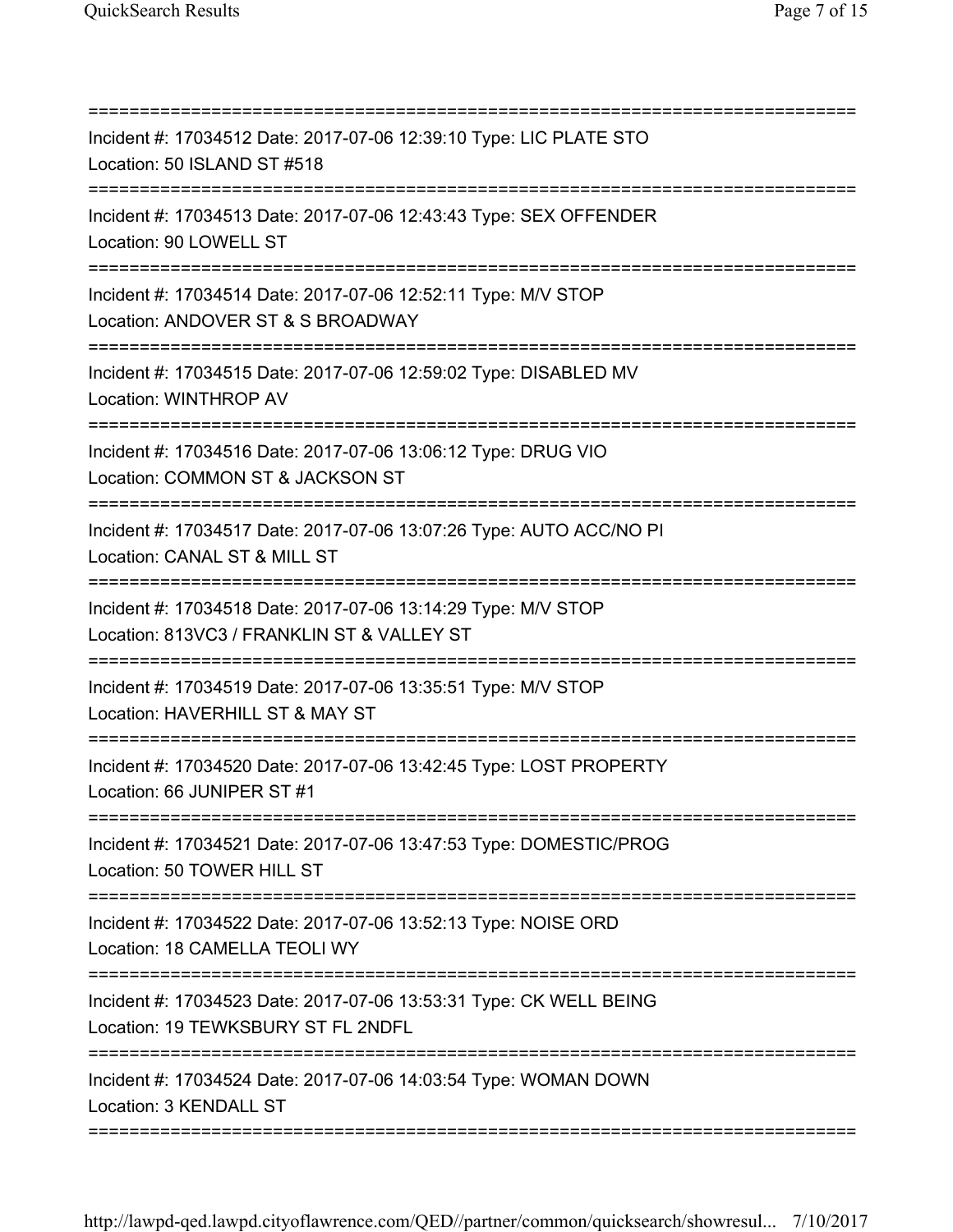| Incident #: 17034525 Date: 2017-07-06 14:18:03 Type: M/V STOP<br>Location: 42 MORTON ST                                                  |
|------------------------------------------------------------------------------------------------------------------------------------------|
| Incident #: 17034526 Date: 2017-07-06 14:22:41 Type: M/V STOP<br>Location: 265 LOWELL ST                                                 |
| Incident #: 17034527 Date: 2017-07-06 14:43:14 Type: M/V STOP<br>Location: BERKELEY ST & E HAVERHILL ST<br>:====================         |
| Incident #: 17034528 Date: 2017-07-06 14:54:06 Type: 209A/SERVE<br>Location: 55 NEWBURY ST                                               |
| Incident #: 17034529 Date: 2017-07-06 15:00:45 Type: 209A/SERVE<br>Location: 67 MAPLE ST                                                 |
| Incident #: 17034530 Date: 2017-07-06 15:07:15 Type: 209A/SERVE<br>Location: 280 BROADWAY                                                |
| Incident #: 17034531 Date: 2017-07-06 15:08:43 Type: MEDIC SUPPORT<br>Location: 32 LAWRENCE ST #RM 22                                    |
| Incident #: 17034534 Date: 2017-07-06 15:10:16 Type: MISSING PERS<br>Location: 96 SARATOGA ST FL 2ND<br>===============================  |
| Incident #: 17034532 Date: 2017-07-06 15:13:10 Type: MEDIC SUPPORT<br>Location: BEACON ST & W BEACON ST                                  |
| Incident #: 17034533 Date: 2017-07-06 15:13:18 Type: 209A/SERVE<br>Location: 24 HILLTOP AV                                               |
| Incident #: 17034535 Date: 2017-07-06 15:18:05 Type: M/V STOP<br>Location: ESSEX ST & JACKSON ST                                         |
| ==========================<br>Incident #: 17034536 Date: 2017-07-06 15:20:46 Type: M/V STOP<br>Location: 6YT163 / ANDOVER ST & OSGOOD ST |
| Incident #: 17034537 Date: 2017-07-06 15:24:12 Type: 209A/SERVE<br>Location: 63 LEXINGTON ST FL 2                                        |
| Incident #: 17034538 Date: 2017-07-06 15:26:13 Type: 209A/SERVE                                                                          |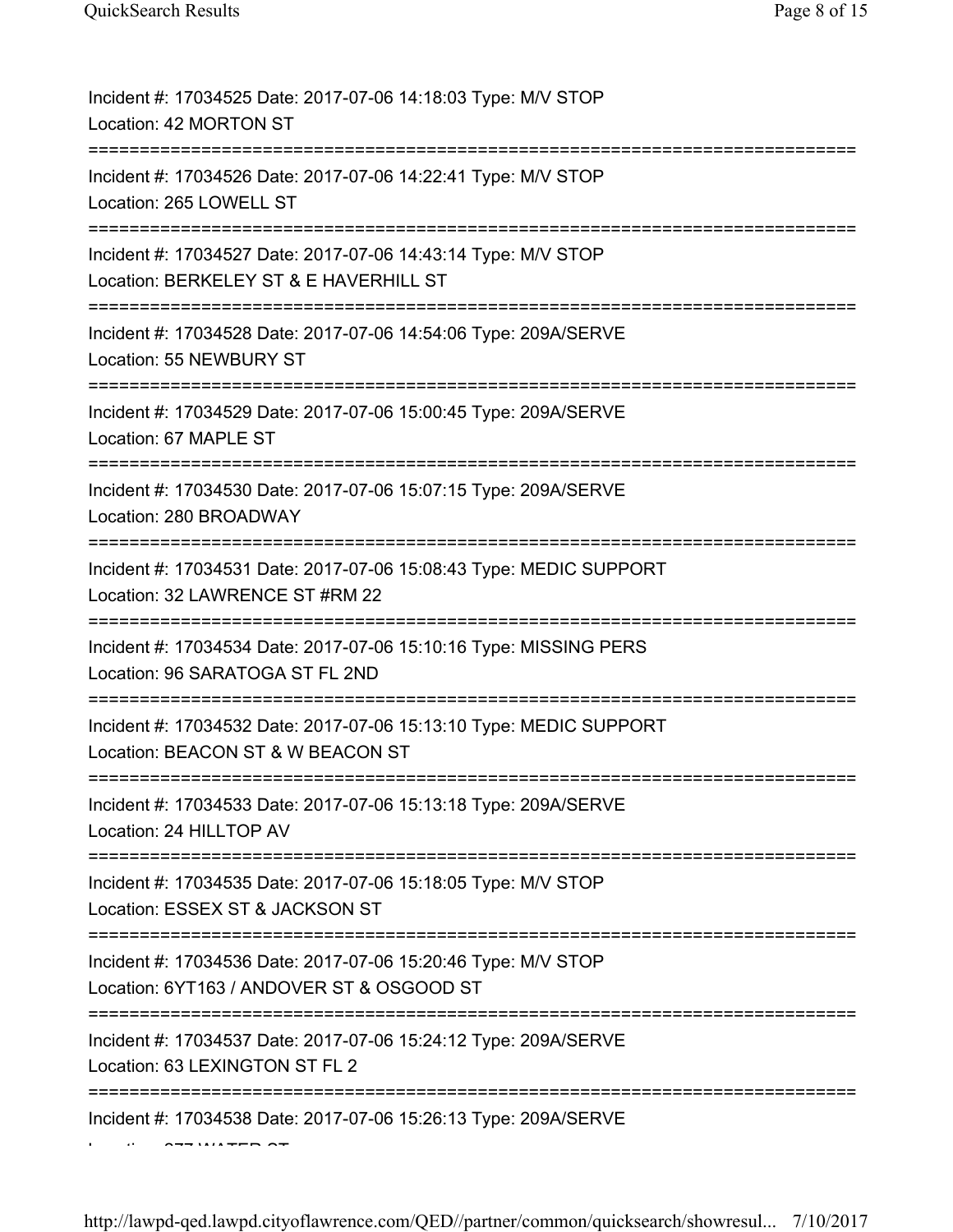| Incident #: 17034539 Date: 2017-07-06 15:38:40 Type: NOTIFICATION<br>Location: 56 TENNEY ST FL 2<br>=============================== |
|-------------------------------------------------------------------------------------------------------------------------------------|
| Incident #: 17034540 Date: 2017-07-06 15:43:02 Type: M/V STOP<br>Location: CANAL ST & LAWRENCE ST<br>========================       |
| Incident #: 17034541 Date: 2017-07-06 16:02:59 Type: ANIMAL COMPL<br>Location: HIGGINS STATE POOL / 180 CRAWFORD ST                 |
| Incident #: 17034542 Date: 2017-07-06 16:03:21 Type: AUTO ACC/NO PI<br>Location: BROADWAY & PARK ST                                 |
| Incident #: 17034543 Date: 2017-07-06 16:19:03 Type: INVEST CONT<br>Location: C + D AUTO GLASS / 21 WEST ST                         |
| Incident #: 17034544 Date: 2017-07-06 16:24:13 Type: M/V STOP<br>Location: BURGER KING / 187 BROADWAY<br>:========================  |
| Incident #: 17034545 Date: 2017-07-06 16:35:49 Type: SUS PERS/MV<br>Location: MEDFORD ST                                            |
| Incident #: 17034546 Date: 2017-07-06 16:36:54 Type: AUTO ACC/NO PI<br>Location: BRADFORD ST & HAMPSHIRE ST                         |
| Incident #: 17034548 Date: 2017-07-06 16:44:01 Type: CK WELL BEING<br>Location: MARSTON ST & STORROW ST                             |
| Incident #: 17034547 Date: 2017-07-06 16:44:04 Type: SUS PERS/MV<br>Location: FLORENCE ST & WEST ST<br>:======================      |
| Incident #: 17034549 Date: 2017-07-06 16:47:39 Type: M/V STOP<br>Location: AMESBURY ST & LOWELL ST                                  |
| Incident #: 17034550 Date: 2017-07-06 16:48:14 Type: AUTO ACC/PI<br>Location: MT VERNON ST & S BROADWAY                             |
| Incident #: 17034551 Date: 2017-07-06 16:51:28 Type: TRESPASSING<br>Location: VINFEN / 42 MARBLE AV                                 |
|                                                                                                                                     |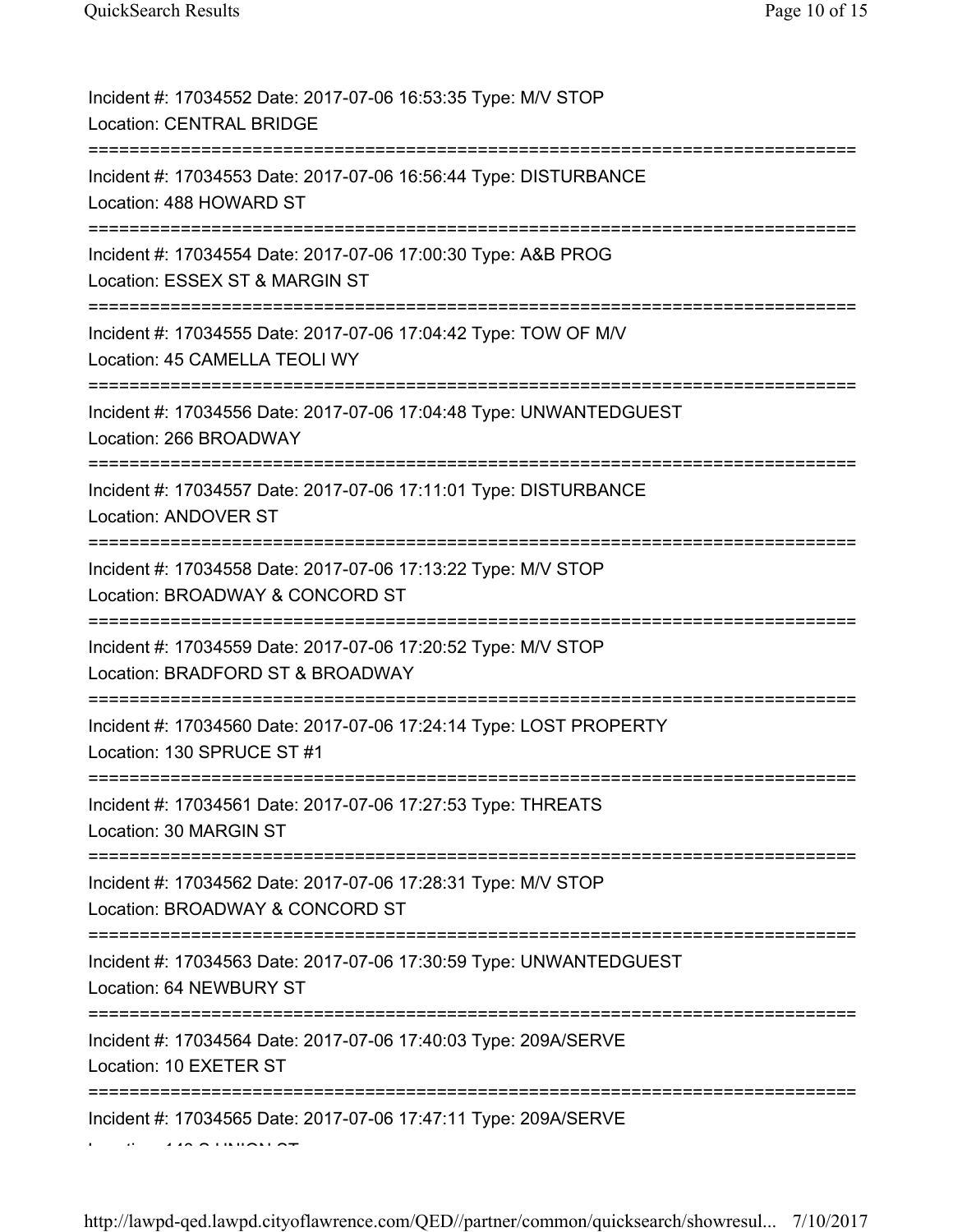| Incident #: 17034566 Date: 2017-07-06 17:49:27 Type: M/V STOP<br>Location: CANAL ST & MARSTON ST<br>===================== |
|---------------------------------------------------------------------------------------------------------------------------|
| Incident #: 17034567 Date: 2017-07-06 17:50:10 Type: 209A/SERVE<br>Location: 8 SPRINGFIELD ST                             |
| Incident #: 17034568 Date: 2017-07-06 17:51:16 Type: COURT DOC SERVE<br>Location: 21 JORDAN ST                            |
| Incident #: 17034569 Date: 2017-07-06 17:53:09 Type: 209A/SERVE<br>Location: 386 MARKET ST                                |
| Incident #: 17034570 Date: 2017-07-06 17:56:32 Type: COURT DOC SERVE<br>Location: 46 MELROSE ST                           |
| Incident #: 17034571 Date: 2017-07-06 17:57:24 Type: MV/BLOCKING<br>Location: 112 NEWTON ST                               |
| Incident #: 17034572 Date: 2017-07-06 17:59:29 Type: SEARCHWARRANT<br>Location: 262 WATER ST                              |
| Incident #: 17034573 Date: 2017-07-06 18:18:03 Type: M/V STOP<br>Location: FRONT ST & S BROADWAY                          |
| Incident #: 17034574 Date: 2017-07-06 18:22:12 Type: M/V STOP<br>Location: AMESBURY ST & CANAL ST                         |
| Incident #: 17034575 Date: 2017-07-06 18:24:35 Type: M/V STOP<br>Location: CANAL ST & MILL ST                             |
| Incident #: 17034576 Date: 2017-07-06 18:24:46 Type: DOMESTIC/PROG<br>Location: 53 BRADFORD ST                            |
| Incident #: 17034577 Date: 2017-07-06 18:36:53 Type: LARCENY/PAST<br>Location: HIGH ST & STORROW ST                       |
| Incident #: 17034578 Date: 2017-07-06 18:46:07 Type: M/V STOP<br>Location: 68 OSGOOD ST                                   |

===========================================================================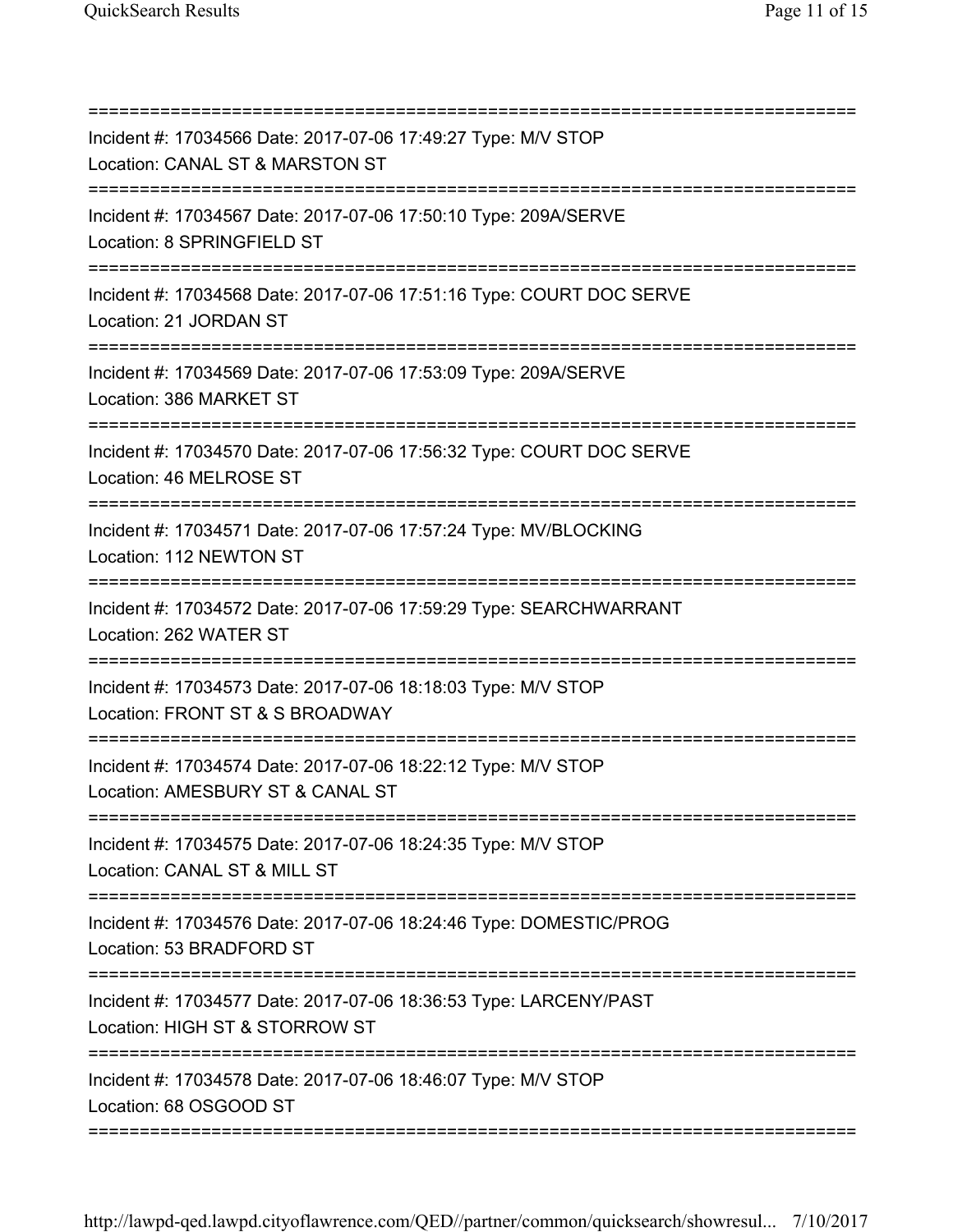| Incident #: 17034580 Date: 2017-07-06 18:46:47 Type: DRUG OVERDOSE<br>Location: 77 S UNION ST                                        |
|--------------------------------------------------------------------------------------------------------------------------------------|
| Incident #: 17034579 Date: 2017-07-06 18:46:51 Type: ASSSIT OTHER PD<br>Location: 8 CURRIER ST                                       |
| Incident #: 17034581 Date: 2017-07-06 18:56:30 Type: NOISE ORD<br>Location: 23 LENOX ST                                              |
| Incident #: 17034582 Date: 2017-07-06 18:57:00 Type: M/V STOP<br>Location: GROVE ST & HIGH ST<br>====================                |
| Incident #: 17034583 Date: 2017-07-06 18:59:46 Type: M/V STOP<br>Location: CANAL ST & UNION ST                                       |
| Incident #: 17034584 Date: 2017-07-06 19:02:50 Type: M/V STOP<br>Location: ABBOTT ST & OSGOOD ST                                     |
| Incident #: 17034585 Date: 2017-07-06 19:03:30 Type: M/V STOP<br>Location: BROOKFIELD ST & DRACUT ST<br>========================     |
| Incident #: 17034586 Date: 2017-07-06 19:22:02 Type: M/V STOP<br>Location: HAVERHILL ST & LAWRENCE ST                                |
| Incident #: 17034587 Date: 2017-07-06 19:29:28 Type: ALARM/BURG<br>Location: 186 FARNHAM ST<br>===================================== |
| Incident #: 17034588 Date: 2017-07-06 19:42:10 Type: FIRE WORKS<br>Location: LEA ST & WYMAN ST                                       |
| Incident #: 17034589 Date: 2017-07-06 19:44:22 Type: M/V STOP<br>Location: 270 FARNHAM ST<br>=======================                 |
| Incident #: 17034590 Date: 2017-07-06 19:53:09 Type: NOTIFICATION<br>Location: 174 JACKSON ST #5                                     |
| Incident #: 17034591 Date: 2017-07-06 20:14:11 Type: NOISE ORD<br>Location: 190 ANDOVER ST                                           |
| Incident #: 17034592 Date: 2017-07-06 20:18:03 Type: DOMESTIC/PROG                                                                   |
|                                                                                                                                      |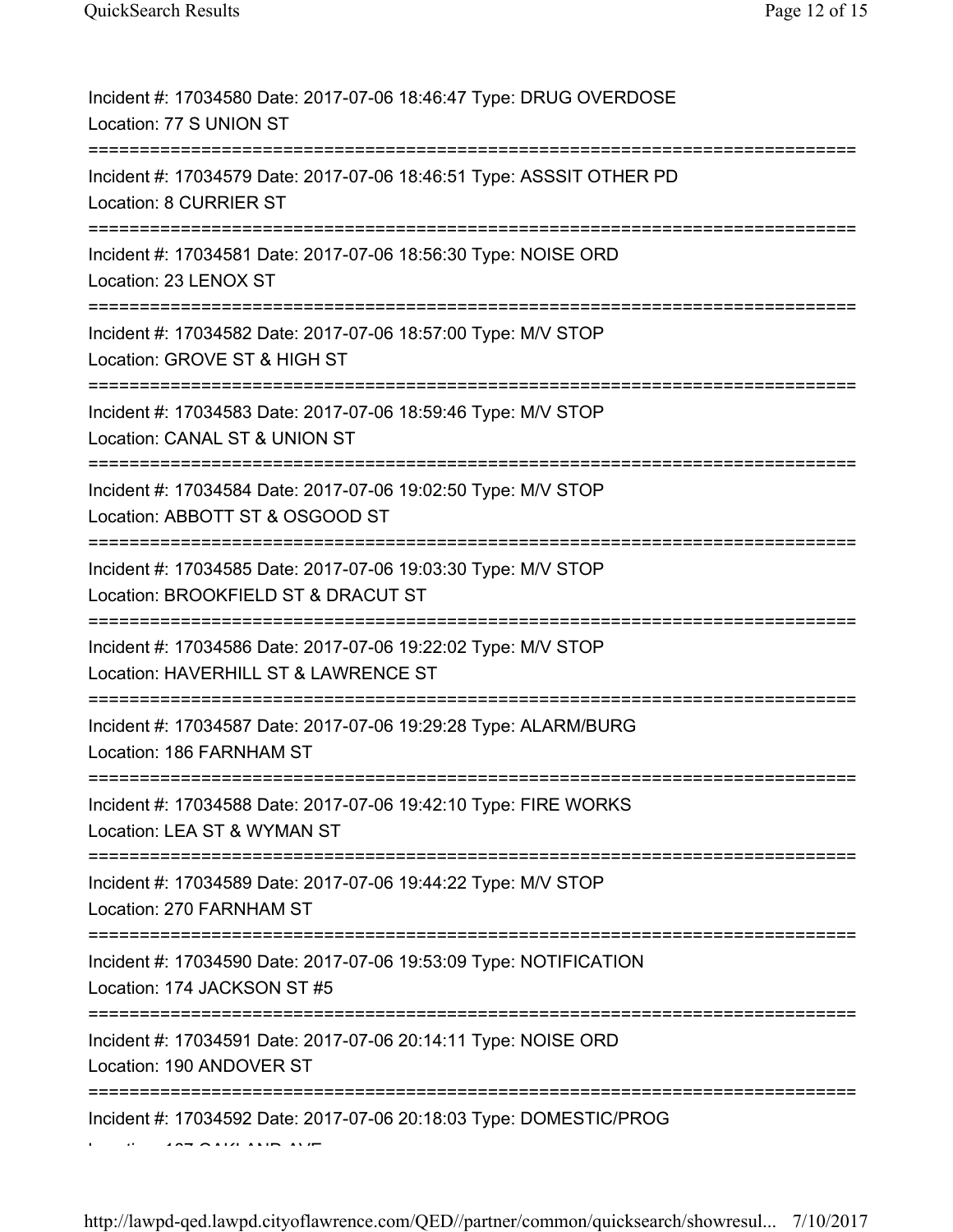| Incident #: 17034593 Date: 2017-07-06 20:31:07 Type: DOMESTIC/PROG<br>Location: 543 S BROADWAY FL 2           |
|---------------------------------------------------------------------------------------------------------------|
| Incident #: 17034594 Date: 2017-07-06 20:36:58 Type: FIRE WORKS<br>Location: LEA ST & WYMAN ST                |
| Incident #: 17034595 Date: 2017-07-06 20:40:08 Type: TRESPASSING<br>Location: 160 WINTHROP AV                 |
| Incident #: 17034596 Date: 2017-07-06 20:58:44 Type: M/V STOP<br>Location: AVON ST & JACKSON ST               |
| Incident #: 17034597 Date: 2017-07-06 21:00:50 Type: SUS PERS/MV<br>Location: 123 BENNINGTON ST               |
| Incident #: 17034598 Date: 2017-07-06 21:03:41 Type: DOMESTIC/PROG<br>Location: 43 BROOKFIELD ST FL 1         |
| Incident #: 17034599 Date: 2017-07-06 21:06:05 Type: LOST PROPERTY<br>Location: 600 BROADWAY #324 FL 3        |
| ===========<br>Incident #: 17034600 Date: 2017-07-06 21:09:05 Type: M/V STOP<br>Location: ELM ST & JACKSON ST |
| Incident #: 17034602 Date: 2017-07-06 21:18:05 Type: ALARM/BURG<br>Location: 186 FARNHAM ST                   |
| Incident #: 17034601 Date: 2017-07-06 21:18:43 Type: ALARM/HOLD<br>Location: 137 LAWRENCE ST                  |
| Incident #: 17034603 Date: 2017-07-06 21:29:35 Type: SUS PERS/MV<br>Location: HAVERHILL ST & MILTON ST        |
| Incident #: 17034604 Date: 2017-07-06 21:32:03 Type: SUS PERS/MV<br>Location: 18 CUTLER ST                    |
| Incident #: 17034605 Date: 2017-07-06 21:35:58 Type: DISTURBANCE<br>Location: 31 CHICKERING ST                |
|                                                                                                               |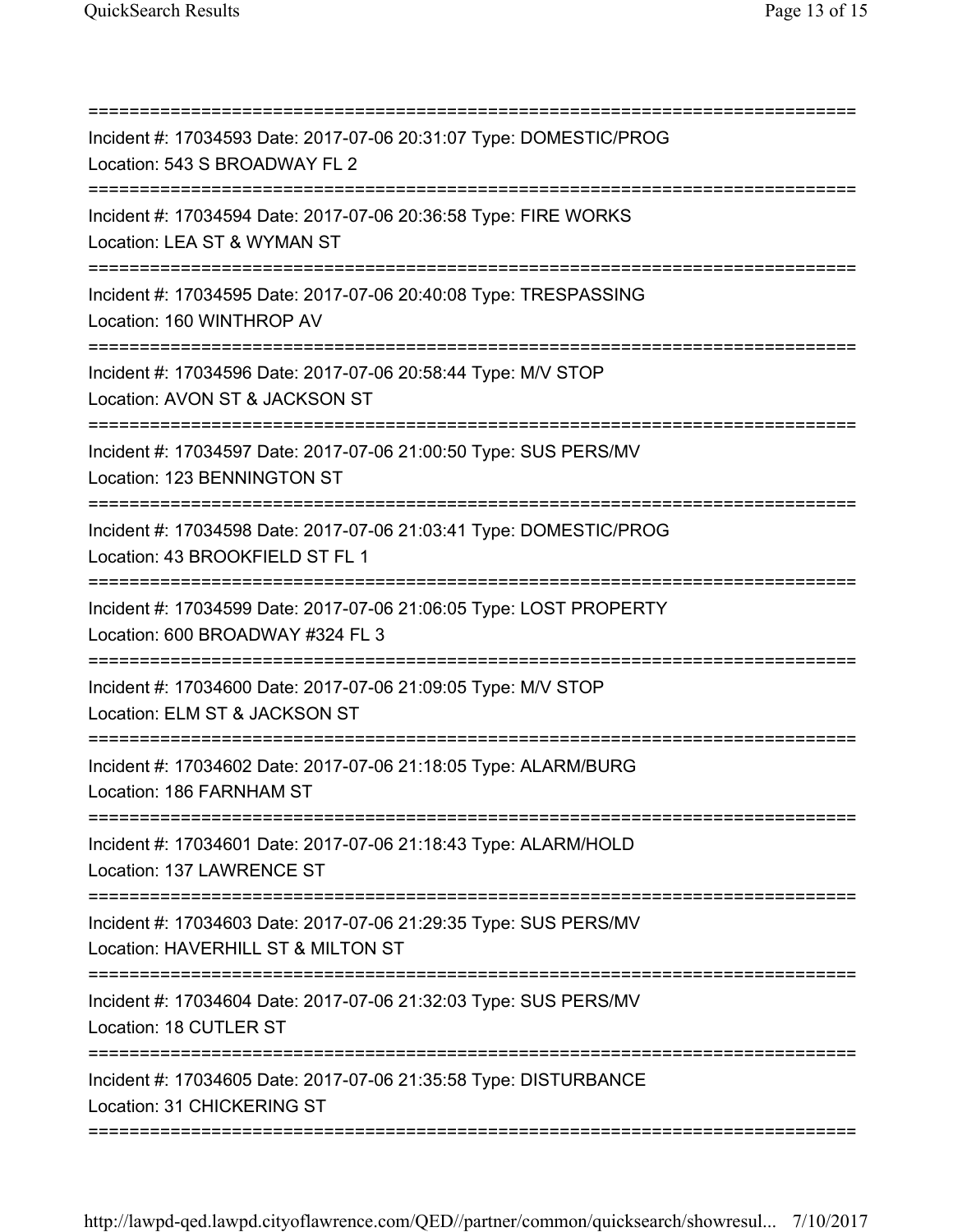| Incident #: 17034606 Date: 2017-07-06 21:39:47 Type: 911 HANG UP<br>Location: 50 HIGH ST                                              |
|---------------------------------------------------------------------------------------------------------------------------------------|
| Incident #: 17034607 Date: 2017-07-06 21:44:47 Type: NOISE ORD<br>Location: 67 BROOKFIELD ST                                          |
| Incident #: 17034608 Date: 2017-07-06 21:49:34 Type: FIRE WORKS<br>Location: BAILEY ST & FOSTER ST                                    |
| Incident #: 17034609 Date: 2017-07-06 21:51:49 Type: SUS PERS/MV<br>Location: 5 BERESFORD ST                                          |
| Incident #: 17034610 Date: 2017-07-06 22:08:42 Type: NOISE ORD<br>Location: 67 BROOKFIELD ST                                          |
| Incident #: 17034611 Date: 2017-07-06 22:08:48 Type: SUS PERS/MV<br>Location: GARDEN ST & JACKSON ST                                  |
| Incident #: 17034612 Date: 2017-07-06 22:13:11 Type: FIRE WORKS<br>Location: 177 FERRY ST                                             |
| Incident #: 17034613 Date: 2017-07-06 22:16:15 Type: M/V STOP<br>Location: FOSTER ST & SALEM ST                                       |
| Incident #: 17034614 Date: 2017-07-06 22:21:54 Type: M/V STOP<br>Location: AVON ST & E HAVERHILL ST                                   |
| Incident #: 17034615 Date: 2017-07-06 22:24:36 Type: ALARM/BURG<br>Location: ARTUROS MARKET / 330 LOWELL ST                           |
| Incident #: 17034616 Date: 2017-07-06 22:30:10 Type: M/V STOP<br>Location: HAVERHILL ST & JACKSON ST                                  |
| Incident #: 17034617 Date: 2017-07-06 22:50:36 Type: NOISE ORD<br>Location: 49 EXCHANGE ST                                            |
| ;====================================<br>Incident #: 17034618 Date: 2017-07-06 23:01:03 Type: DISTURBANCE<br>Location: 44 E LAUREL ST |
| Incident #: 17034619 Date: 2017-07-06 23:27:13 Type: SUS PERS/MV                                                                      |